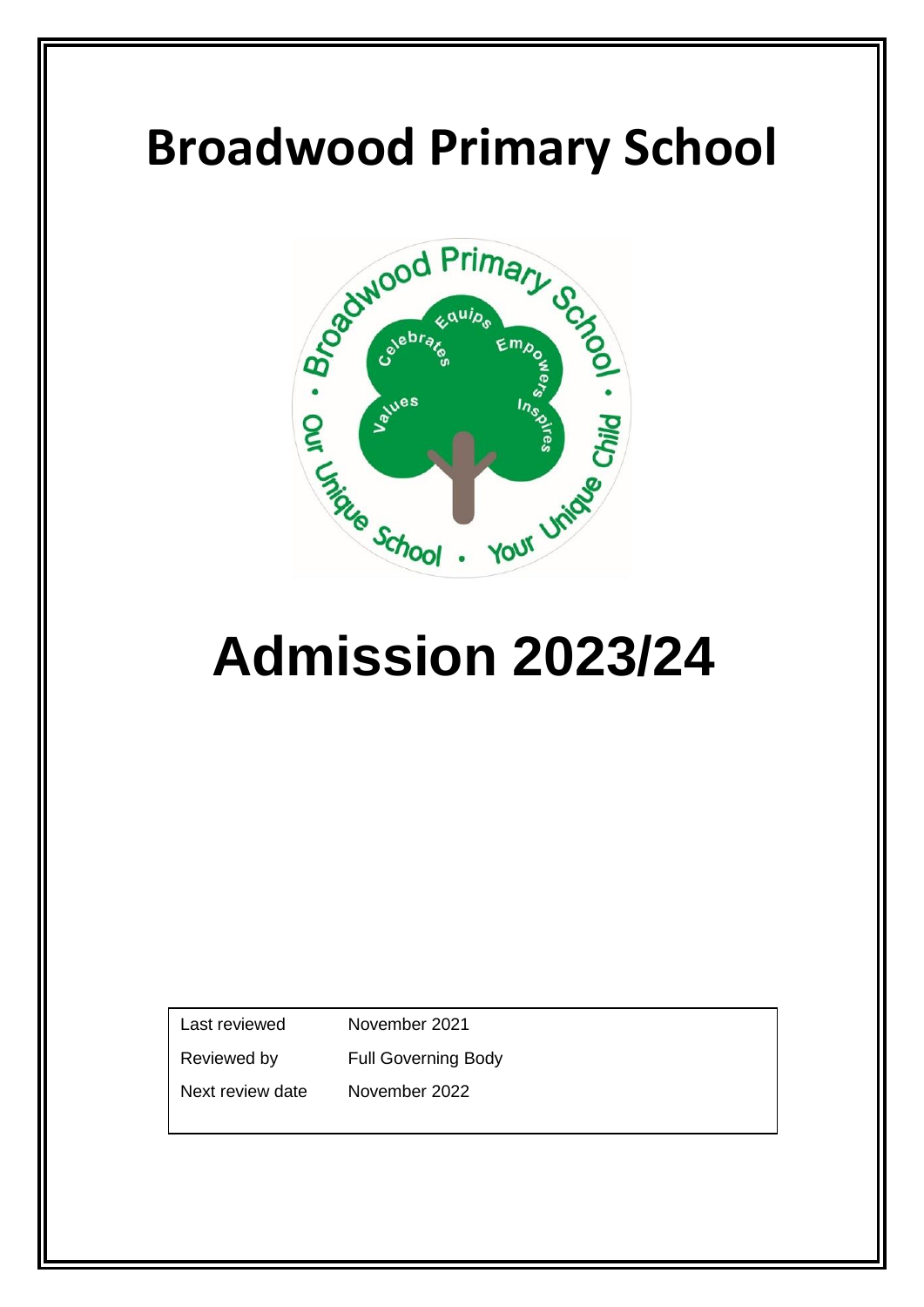## **Admission policy for Broadwood Primary School for the academic year 2023/24**

The Governing Body is the Admissions Authority of this school and is responsible for determining the school's admissions policy.

The number of places available in the Reception class in academic year 2023/24 is 30.

#### **How and when to apply for places**

All applications for school places must be through the Local Authority the applicant lives in (pays council tax to).

Applications for Reception places for September 2023 must be submitted **by midnight on 15 January 2023**. Applications for school places in other year groups or after the start of the school year can be submitted at any time.

#### **Late applications**

Applications received after the closing date will be classed as late and processed after all of the applications received on time.

#### **Special Educational Needs**

Children who have an Education, Health and Care Plan which names the school will be admitted to the school.

#### **How places will be allocated**

If there are enough places at the school, then every applicant will be offered a place. If more applications are received than the number of places available, the following oversubscription criteria will be used in the order shown to decide which children will be allocated places.

- 1. Children who are currently looked after by a local authority (in care) and children who were previously looked after by a local authority and immediately afterwards became subject to an adoption, residence (child arrangements) order or special guardianship order. Evidence of the appropriate order must be submitted before the closing date for applications. Children who appear to the admissions authority to have been in state care outside of England and ceased to be in state care as a result of being adopted.
- 2. Children with a brother or sister (a sibling) who will be on roll at the school on the date that the child will be admitted in September 2023. Sibling can be a brother or sister, half brother or sister, adopted brother or sister, step brother or sister, or the child of the parent or carer's partner, as long as the children live at the same address. However, please note that children attending the nursery class or other Early Education or childcare provision attached to the school will not be given priority as sibling links.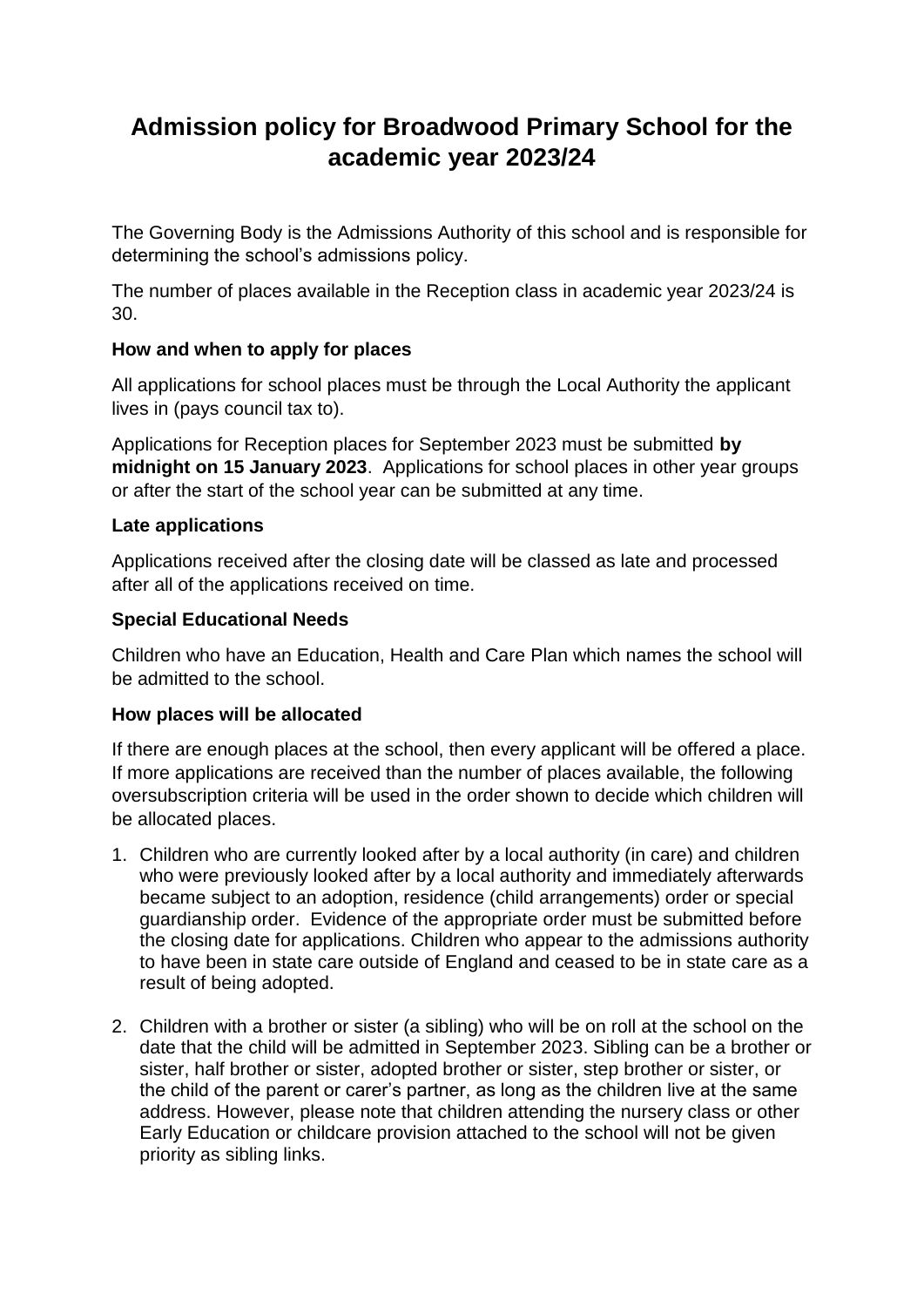- 3. Children with an exceptional medical reason that means they can only attend the specific school (for example, where the child or one or both parents has a disability that means that the child can only attend this school). Strong supporting evidence must be provided from a healthcare professional who is independent of both the family and the school. The evidence must relate specifically to this school and must clearly demonstrate why it is the only school that can meet the child's needs.
- 4. Children living nearest to the school as measured in a straight line distance from a single fixed central point at the school to a point in the centre of the home address of the child, using the Local Land and Property Gazetteer and British National Grid Easting and Northing co-ordinates.

#### **Parents and carers should note that the allocation of Reception places does not take into account attendance at any specific nursery class or school. Children in the nursery class of the school will not be given priority nor are they guaranteed a Reception place in the main school.**

In every criteria, distance from home to school will be the deciding factor. In the event that more than one child has an equal right to an available place the place will be offered by random allocation.

#### **Additional notes**

- Parents/carers have two weeks to respond to an offer of a school place. If an acceptance is not received it may be assumed that a place is no longer required and the offer may be withdrawn.
- Parents who share responsibility for the care of their child are expected to reach agreement to a school placement between them. If conflicting applications are received or the admissions team is made aware of a dispute between parents all applications will be placed on hold and will not be processed until written agreement is provided from both parents or a Court Order is obtained confirming which application has priority.
- When stating your choice of school, you must give the child's permanent address at the time of application. The address of childminders or other family members who may share in the care of your child must not be quoted as the home address.
- If the child lives at more than one address Monday to Friday (for example due to a separation) the address used should be where the child lives most of the time during the school week. Only one address can be used. If the child lives at two addresses, the Local Authority will decide which address to use based on child benefit, child tax credit, Court Orders and/or GP registration.

#### **Waiting lists**

For applications for Reception places, waiting lists will be kept until the 31 December 2023 and will then be cleared. Waiting lists will be ranked using the oversubscription criteria regardless of the date the application was received. From January and then on a termly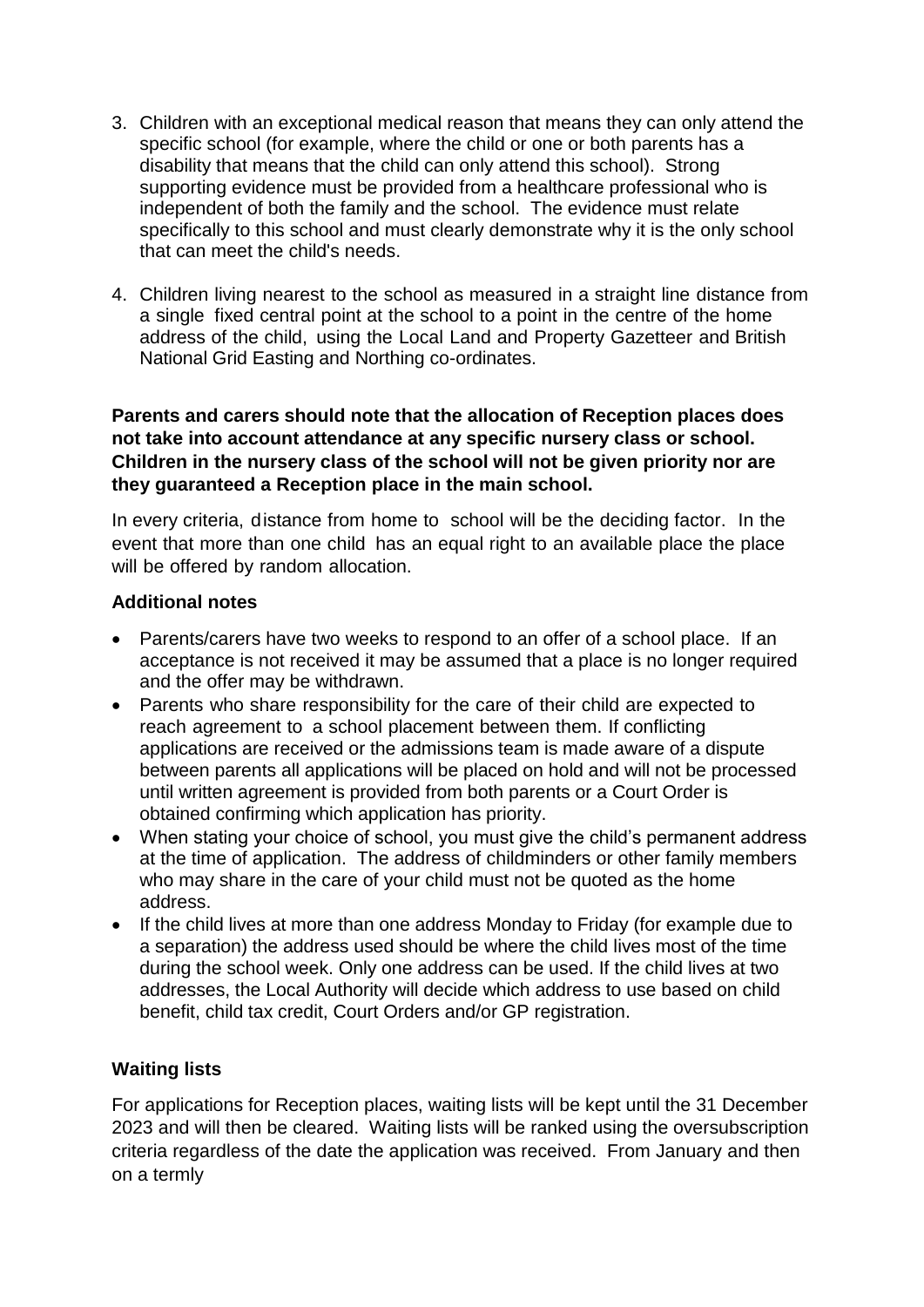Basis, waiting lists will be cleared and parents will need to re-apply each term if they still want their child to be considered for a place at the school.

#### **Summer born children and the admission of children below compulsory school age including deferred entry and part time admission**

The School Admissions Code requires school admission authorities to provide for the admission of all children in the September following their fourth birthday. However, a child is not required to start school until they have reached compulsory school age following their fifth birthday. For summer born children (those born after 1 April) this can sometimes be almost a full school year after the point at which they could first be admitted.

Some parents may feel that their child is not ready to start school in the September following their fourth birthday. Parents are entitled to request in writing that:

- their child attends part-time until they reach compulsory school age, or
- that the date their child is admitted to school is deferred until later in the same academic year or until the term in which the child reaches compulsory school age. The school will hold any deferred place for the child, although, in the majority of cases, we find that children benefit from starting at the beginning of the school year, rather than part way through it.
- that the date their child is admitted to school is deferred until the term after the child reaches compulsory school age.

The child must, however, start school full-time in the term after their fifth birthday.

If parents of summer born children (born between 1 April 2019 and 31 August 2019) wish them to be admitted to the Reception year in the term following their fifth birthday, rather than year 1, then parents should submit a written request providing reasons for seeking a place outside of the normal age group and any supporting evidence from relevant professionals.

Requests must be submitted before the closing date for Reception applications in the child's normal age group in good time for the LA to notify the school, and for the Board of Governors/Academy Trust to consider the request and inform the parent of the outcome before the closing date for the normal age group. In other words, for children due to start school in September 2023 where the parent wishes the child to delay admission until 2024, parents must submit their requests well before 15 January 2023. The Governing Body/Academy Trust will consider each case individually.

If the request is agreed, any application made for the normal age group will be withdrawn before any place is offered and parents will need to reapply in the normal way for a Reception place in the following year.